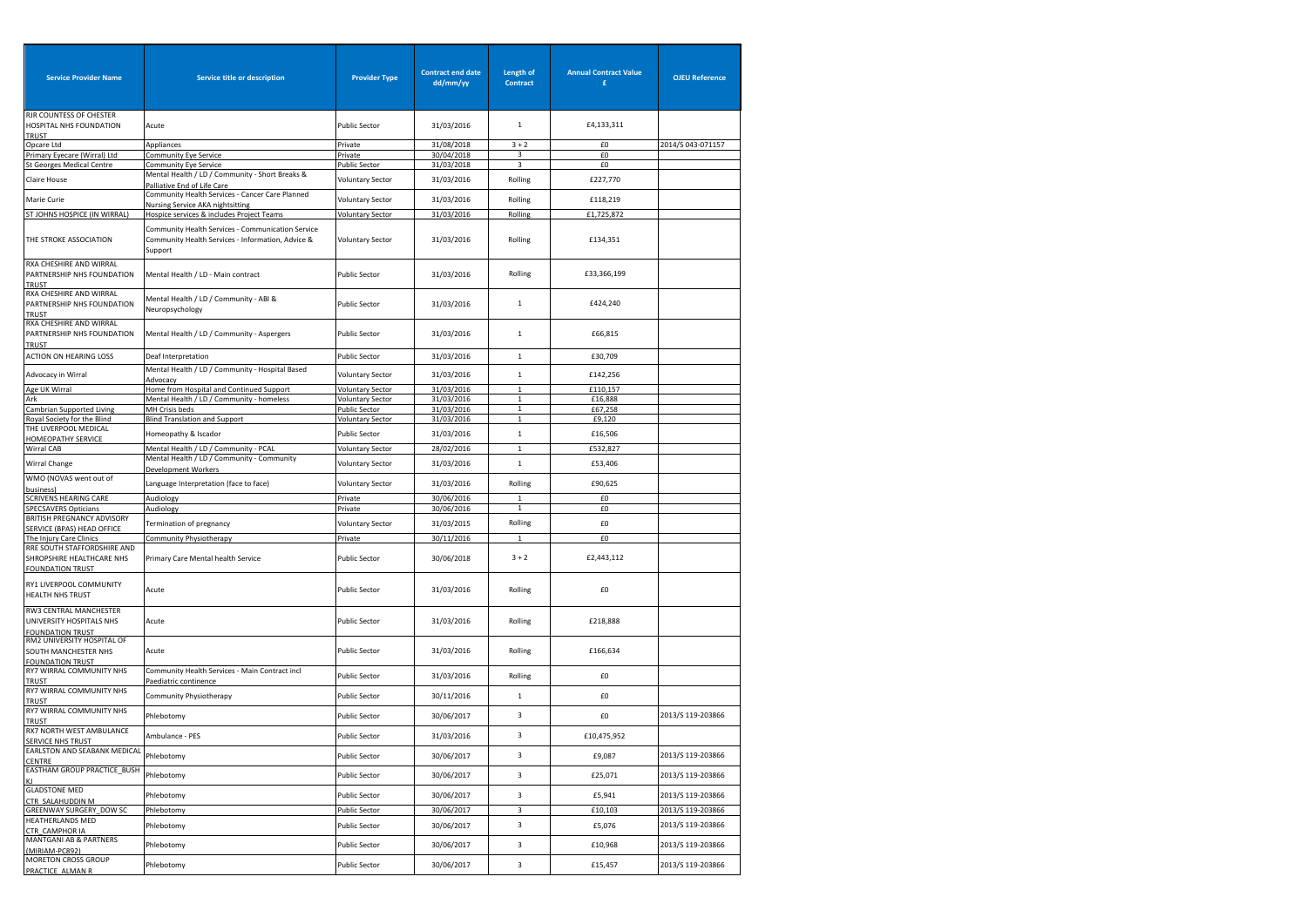| <b>Service Provider Name</b>                                                          | Service title or description                    | <b>Provider Type</b> | <b>Contract end date</b><br>dd/mm/yy | Length of<br><b>Contract</b> | <b>Annual Contract Value</b><br>£                       | <b>OJEU Reference</b>                  |
|---------------------------------------------------------------------------------------|-------------------------------------------------|----------------------|--------------------------------------|------------------------------|---------------------------------------------------------|----------------------------------------|
| <b>ST HILARY GROUP</b>                                                                | Phlebotomy                                      | <b>Public Sector</b> | 30/06/2017                           | 3                            | £11,162                                                 | 2013/S 119-203866                      |
| PRACTICE_KINGSLAND JP                                                                 |                                                 |                      |                                      |                              |                                                         |                                        |
| TG MEDICAL CENTRE_ZIA A                                                               | Phlebotomy<br>Phlebotomy                        | <b>Public Sector</b> | 30/06/2017                           | 3<br>3                       | £7,740<br>£15,947                                       | 2013/S 119-203866<br>2013/S 119-203866 |
| VICTORIA PARK PRACTICE                                                                |                                                 | <b>Public Sector</b> | 30/06/2017                           |                              |                                                         |                                        |
| WOODCHURCH MEDICAL CENTRE<br>RX7 NORTH WEST AMBULANCE                                 | Phlebotomy                                      | <b>Public Sector</b> | 30/06/2017                           | 3                            | £3,160                                                  | 2013/S 119-203866                      |
| <b>SERVICE NHS TRUST</b>                                                              | Ambulance - 111                                 | Public Sector        |                                      |                              | £549,877                                                |                                        |
| Care UK Specialist Medical Imaging                                                    | <b>Direct Access Ultrasound</b>                 | Private              | 31/03/2016                           | 3                            | £0                                                      |                                        |
| Complete Price / Outside Clinic                                                       | Audiology                                       | Private              | 31/07/2016                           | 3                            | £0                                                      |                                        |
| Diagnostic Healthcare Ltd<br>HIDDEN HEARING LIMITED                                   | Direct Access Ultrasound<br>Audiology           | Private<br>Private   | 31/03/2016                           | 3                            | £0<br>£0                                                |                                        |
| Kleyn Healthcare                                                                      | Direct Access Ultrasound                        | Private              | 31/07/2016<br>31/03/2016             | 1<br>3                       | £0                                                      |                                        |
| Peninsula Health LLP                                                                  | Audiology                                       | Private              | 31/07/2016                           | 3                            | £0                                                      |                                        |
| Peninsula Health LLP                                                                  | Community Physiotherapy                         | Private              | 30/11/2016                           | $\mathbf{1}$                 | £0                                                      |                                        |
| Peninsula Health LLP                                                                  | Podiatry                                        | Private              | 31/07/2016                           | 3                            | £0                                                      |                                        |
| Premier Health and Sport Therapy                                                      | Community Physiotherapy                         | Private              | 30/11/2016                           | $\,1$                        | £0                                                      |                                        |
|                                                                                       |                                                 |                      |                                      |                              |                                                         |                                        |
| PRIORITY LINKS LTD<br>SPIRE MURRAYFIELD HOSPITAL                                      | Direct Access Ultrasound                        | Private              | 31/03/2016                           | 3<br>$\mathbf{1}$            | £0<br>£0                                                |                                        |
| SPIRE MURRAYFIELD HOSPITAL                                                            | Community Physiotherapy<br>Direct Access MRI/CT | Private<br>Private   | 30/11/2016<br>31/03/2016             | 3                            | £0                                                      |                                        |
| RBQ LIVERPOOL HEART & CHEST<br>NHS FOUNDATION TRUST                                   | Acute                                           | <b>Public Sector</b> | 31/03/2016                           | Rolling                      | £1,424,544                                              |                                        |
| REN Clatterbridge Centre for                                                          | Diagnostics for St Johns Hospice                | <b>Public Sector</b> | 31/03/2016                           | 3                            | £0                                                      |                                        |
| Oncology<br>REN Clatterbridge Centre for                                              | Direct Access - CT, MRI and Nuclear Medicine    | <b>Public Sector</b> | 31/03/2016                           | 3                            | £0                                                      |                                        |
| Oncology                                                                              |                                                 |                      |                                      | 6 months                     |                                                         |                                        |
| Peninsula Health LLP                                                                  | Dermatology<br>ENT                              | Private              | 31/03/2016<br>31/03/2016             | 6 months                     | £0<br>£0                                                |                                        |
| Peninsula Health LLP<br>Peninsula Health LLP                                          | Joint & Soft Tissue (Rheumatology)              | Private<br>Private   | 31/03/2016                           | 6 months                     | £0                                                      |                                        |
| SPIRE MURRAYFIELD HOSPITAL                                                            | Acute                                           | Private              | 31/03/2016                           | Rolling                      | £5,171,757                                              |                                        |
| TICCS (Formely DIAGNOSTIC                                                             |                                                 |                      |                                      |                              |                                                         |                                        |
| HEALTH SYSTEMS LTD42214)                                                              | Direct Access Ultrasound                        | Private              | 31/03/2016                           | 3                            | £0                                                      |                                        |
| SPIRE LIVERPOOL HOSPITAL                                                              | Acute                                           | Private              | 31/03/2016                           | Rolling                      | £112,843                                                |                                        |
| REM AINTREE UNIVERSITY<br>HOSPITALS NHS FOUNDATION                                    | Acute                                           | <b>Public Sector</b> | 31/03/2016                           | Rolling                      | £2,570,375                                              |                                        |
| TRUST<br>RBL WIRRAL UNIVERSITY TEACHING<br>HOSPITAL NHS FOUNDATION                    | Acute - Main Contract                           | Public Sector        | 31/03/2016                           | Rolling                      | £218,546,951                                            |                                        |
| TRUST<br>RBL WIRRAL UNIVERSITY TEACHING<br>HOSPITAL NHS FOUNDATION<br>TRUST           | Appliances                                      | <b>Public Sector</b> | 31/08/2018                           | $3 + 2$                      | Part value included in above<br>contract value for WUTH | 2014/S 043-071157                      |
| RBL WIRRAL UNIVERSITY TEACHING<br>HOSPITAL NHS FOUNDATION<br><b>TRUST</b>             | Audiology                                       | <b>Public Sector</b> | 31/07/2016                           | 3                            | Included in above contract<br>value for WUTH            |                                        |
| RBL WIRRAL UNIVERSITY TEACHING<br>HOSPITAL NHS FOUNDATION                             | Community Health Services - Cystosocpy          | Public Sector        | 31/12/2017                           | $3 + 2$                      | Included in above contract<br>value for WUTH            |                                        |
| TRUST<br>RBL WIRRAL UNIVERSITY TEACHING<br>HOSPITAL NHS FOUNDATION<br>TRUST           | Community Health Services - Flexi Sigmoidoscopy | <b>Public Sector</b> | 31/12/2017                           | $3 + 2$                      | Included in above contract<br>value for WUTH            |                                        |
| Miriam Primary Care Group                                                             | Rapid Community Service                         | <b>Public Sector</b> | 30/09/2015                           | 6 months                     | £275,324                                                |                                        |
| Claughton Medical Centre                                                              | Rapid Community Service                         | Public Sector        | 30/09/2015                           | 6 months                     | £331,432                                                |                                        |
| Miriam Primary Care Group                                                             | Minor injuries service unit                     | <b>Public Sector</b> | 30/09/2015                           | 6 months                     | £344,823                                                |                                        |
| Moreton Health Clinic                                                                 | Minor injuries service unit                     | Public Sector        | 30/09/2015                           | 6 months                     | £100,000                                                |                                        |
| ONE TO ONE (NORTH WEST)<br>LIMITED                                                    | Community - Midwifery                           | Private              | 31/03/2017                           | Ongoing                      | £1,141,133                                              |                                        |
| RBN ST HELENS AND KNOWSLEY<br><b>HOSPITALS NHS TRUST</b>                              | Acute                                           | Public Sector        | 31/03/2016                           | Rolling                      | £854,834                                                |                                        |
| RWW WARRINGTON AND HALTON<br>HOSPITALS NHS FOUNDATION<br><u>TRUST</u>                 | Acute                                           | <b>Public Sector</b> | 31/03/2016                           | Rolling                      | £0                                                      |                                        |
| RRF WRIGHTINGTON, WIGAN AND<br>LEIGH NHS FOUNDATION TRUST                             | Acute                                           | <b>Public Sector</b> | 31/03/2016                           | Rolling                      | £150,017                                                |                                        |
| RQ6 ROYAL LIVERPOOL AND<br><b>BROADGREEN UNIVERSITY</b><br><b>HOSPITALS NHS TRUST</b> | Acute                                           | <b>Public Sector</b> | 31/03/2016                           | Rolling                      | £7,042,514                                              |                                        |
| BRIDGEWATER FAMILY PLANNING<br><b>SERVICES</b>                                        | Community Health Services - Vasectomies         | Private              | 31/03/2016                           | Rolling                      | £0                                                      |                                        |
| RBS ALDER HEY CHILDREN'S NHS<br><b>FOUNDATION TRUST</b>                               | Acute                                           | <b>Public Sector</b> | 31/03/2016                           | Rolling                      | £1,834,435                                              |                                        |
| REP LIVERPOOL WOMEN'S NHS<br><b>FOUNDATION TRUST</b>                                  | Acute                                           | <b>Public Sector</b> | 31/03/2016                           | Rolling                      | £2,562,737                                              |                                        |
| SPAMEDICA                                                                             | Ophthalmology                                   | Private              | 31/03/2016                           | $\mathbf{1}$                 | £1,148,463                                              |                                        |